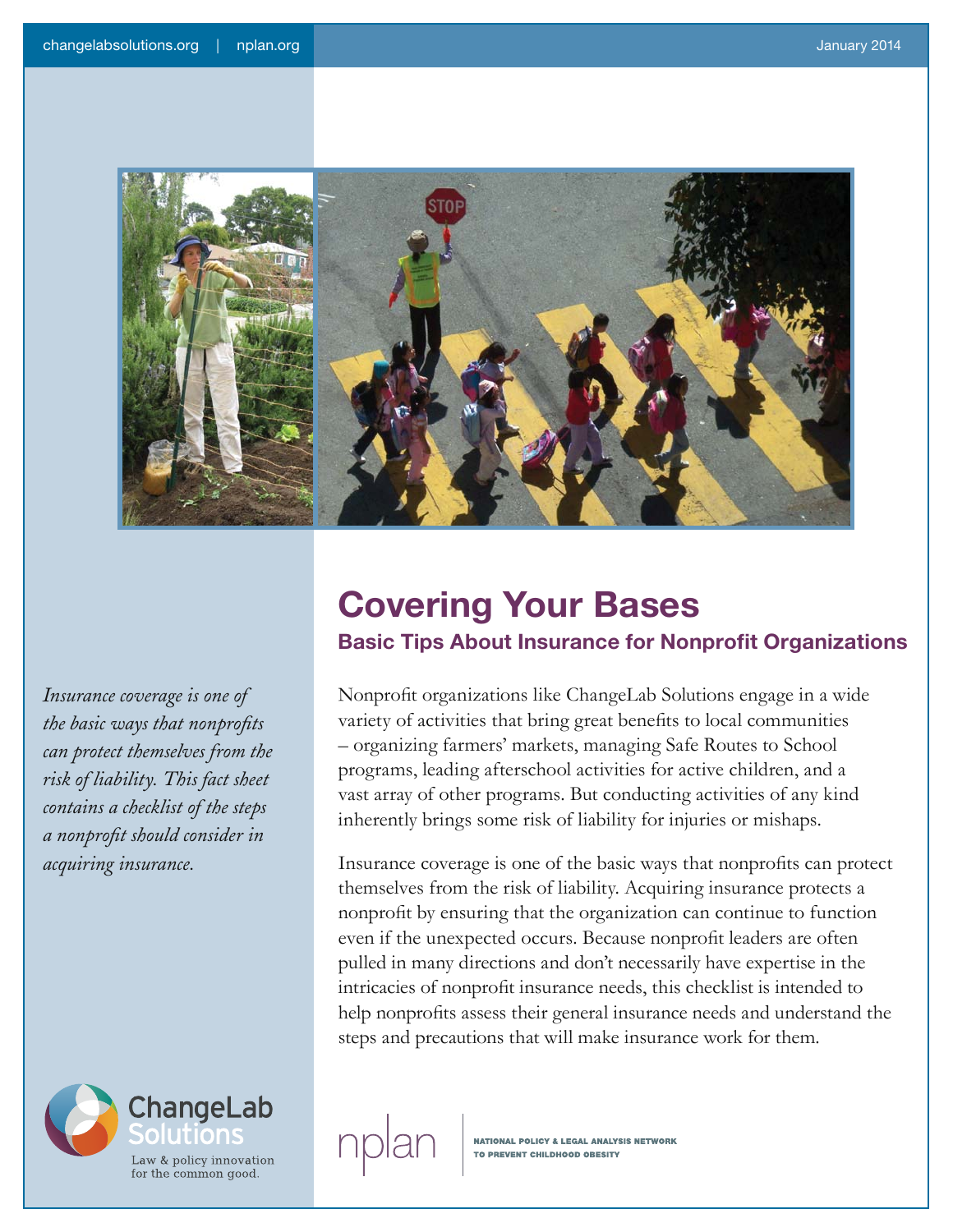# **The Checklist**

What follows is a step-by-step checklist, which will lead you through key considerations and action items for acquiring insurance for your nonprofit.

#### **1. Do Your Homework: Consider Your Insurance Needs**

- Examine what your nonprofit does. How does it describe its operations? Does it employ anyone or contract with outside parties, or is it completely dependent on volunteer labor? What is its organizational structure? Gather any written descriptions, advertisements, promotional and fundraising material. You may want to provide all or some of this to your insurance agent.
- • Consider what types of insurance coverage you might need. A note: do *not* depend on your personal insurance coverage (homeowners, renters, or automobile insurance) to cover operations at your nonprofit unless you have a clear understanding from your insurer that these personal policies apply to your work with the nonprofit. Here are some likely candidates for nonprofit insurance needs:
	- º **Commercial general liability (CGL) policy:** CGL policies cover liability for injuries to individuals and damage to property (other than malpractice and liability related to professional services), such as accidents that occur on property the nonprofit owns, rents, or uses.
	- º **Management liability policy:** Nonprofits that are independently incorporated will have a board of directors or trustees, and this board should be protected from liability via a management liability policy (also known as directors and officers [D&O] insurance).
	- º **Commercial auto or business auto policy:** If the nonprofit owns, leases, or uses motor vehicles, then separate insurance coverage is likely necessary. While these policies provide coverage that is similar to what is available in personal auto policies, they are often a necessary purchase because personal policies will usually exclude autos used for a business purpose, including for nonprofit operations. If employees or volunteers are using their personal vehicles for organizational activities, then they should ask their insurer whether they would be covered and confirm their understanding in writing. A personal policy would likely not cover the nonprofit itself unless nonprofit coverage is specifically added on.
	- º **Insurance required by state law:** If the nonprofit employs workers, state law may require the organization to carry workers' compensation, unemployment insurance, and possibly disability insurance.
	- º Other insurance to consider:
		- » An *umbrella policy*: Umbrella policies provide additional liability coverage, usually for a low additional cost. Umbrella policies and other forms of supplemental coverage are often quite affordable, because the primary cost of the duty to defend is absorbed into the initial insurance and doesn't add to the cost of the extra coverage.
		- » *Business property insurance*: Business property insurance provides coverage for damage to the nonprofit's property. This is useful because CGL insurance only covers *claims* against the policyholder, not the policyholder's own losses.

### **First Things First: Avoiding Injuries and Negligence**

Insurance coverage is important, but nonprofits should also take reasonable care in how they run their programs and activities to prevent injuries and damage to property. Act with reasonable care in how you set up and carry out programs. Think about possible ways injuries could occur and take reasonable steps to prevent them.

Our resources contain more background information and suggestions about assessing risk and minimizing liability with regard to *[safe routes to schools](http://changelabsolutions.org/publications/SRTS-resources)*, *[shared](http://changelabsolutions.org/publications/fact-sheet-liability-use-school-property-after-hours)  [use programs](http://changelabsolutions.org/publications/fact-sheet-liability-use-school-property-after-hours)*, and *[growing food.](http://changelabsolutions.org/publications/dig-eat-be-healthy)*

In addition, your insurer may be able to suggest ways to prevent claims before they occur, and if your nonprofit is affiliated with a trade association, the association may also have tools or recommendations.

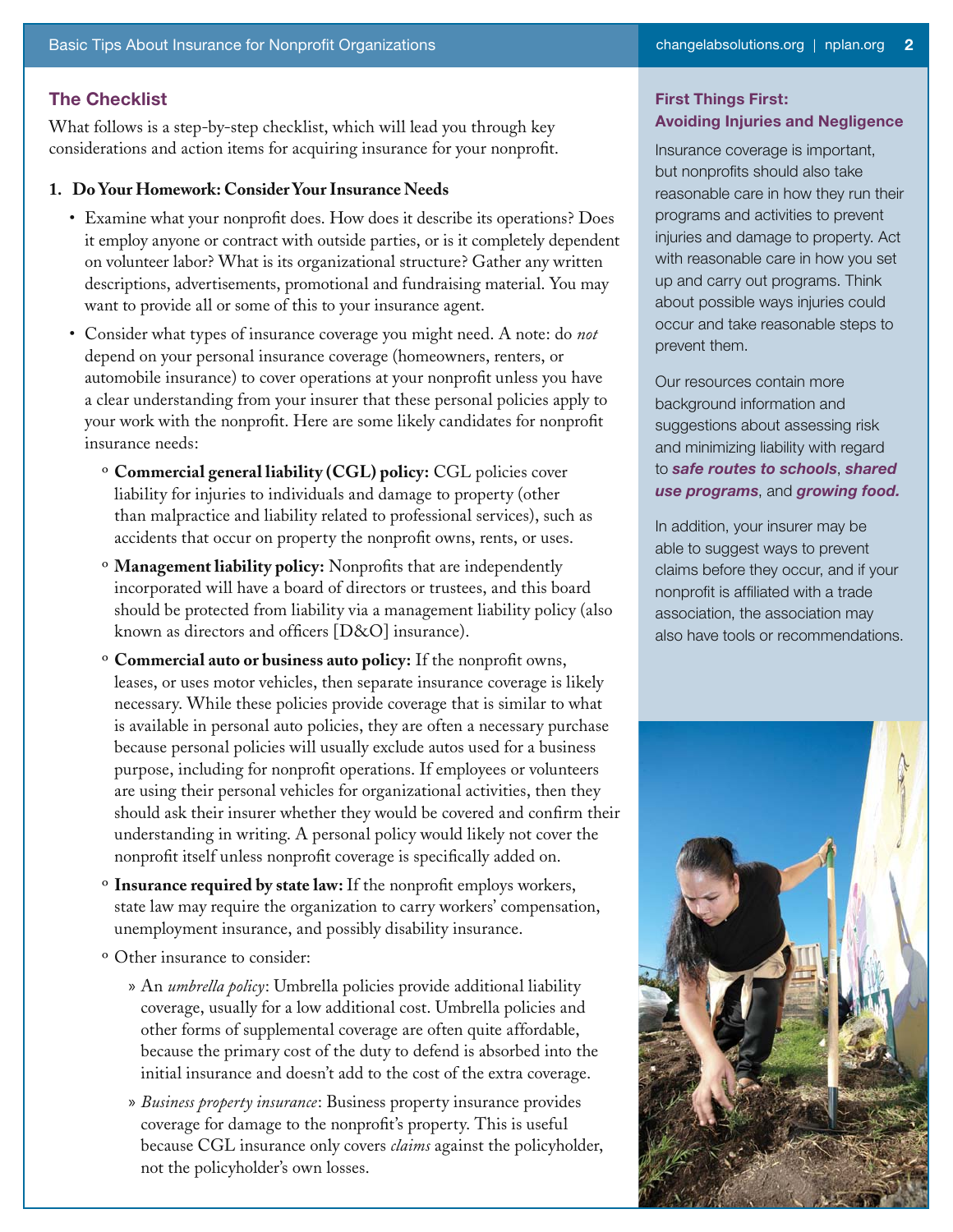- » *Endorsements:* Liability policies may exclude claims related to alcohol, sexual misconduct, and other types of torts. Coverage for these claims can often be added as a separate "endorsement" (an addition to an insurance policy that adds, modifies, or subtracts coverage).
- » *Errors and omissions coverage*: If the nonprofit engages in "professional services," such as providing legal or medical assistance or advice, then errors and omissions coverage (malpractice insurance) may be necessary.

# **2. Get Started: Find an Insurance Agent or Broker**

- • Give yourself enough time to find and purchase an insurance policy. Start looking at least 45 days before you need insurance so that there's enough time to get a policy that provides the right fit.
- Contact several insurance agencies or brokers that have experience working with nonprofits, and meet with them before having them purchase insurance on your behalf. Check their reputation with friends and colleagues, see how they promote themselves, and inquire about other nonprofits they have worked with. If the agent you end up selecting brands himself or herself as having specific expertise, make a record of that.



#### **3. Meet with Your Insurance Agent**

• Explain your operation to your insurance agent and provide him or her with the written material you gathered (from the first tip in Section 2, above). Save copies or document what materials you provided. Make sure to tell your agent about the use of automobiles, any professional services you provide (medical advice, etc.), and similar operations that might trigger the need for additional insurance. Your job is to thoroughly explain what your nonprofit does and how it operates; your agent's job is to then explain what type of insurance you need. Usually your insurance agent will not have a legal or professional obligation to inquire about particular insurance needs or suggest insurance coverage if you don't specifically describe your operations or ask about potential risks and coverages. This is why you want to be clear and thorough with him or her about how your nonprofit works.

#### **Insurance Policies Protect Against the Cost of Defense**

One of the significant benefits generally provided by insurance policies is coverage for the cost and hassle of defense. Your organization and programs may be run carefully, and there may be little likelihood that anyone would find them negligent. But insurance policies not only protect a nonprofit from costs if the organization is found liable, they also protect against the cost of defending the nonprofit in court, which can be very expensive, even for successful organizations.

#### **Resources**

More resources for determining your insurance needs are available from:

• The National Association of Insurance Commissioners *www.naic.org* 

This website can take you to any state insurance department's website.

Other organizations that provide general advice on insurance for nonprofits, and the websites of insurers, trade associations, and other organizations include:

- United Policyholders *www.uphelp.org*
- The Insurance Information Institute *www.iii.org*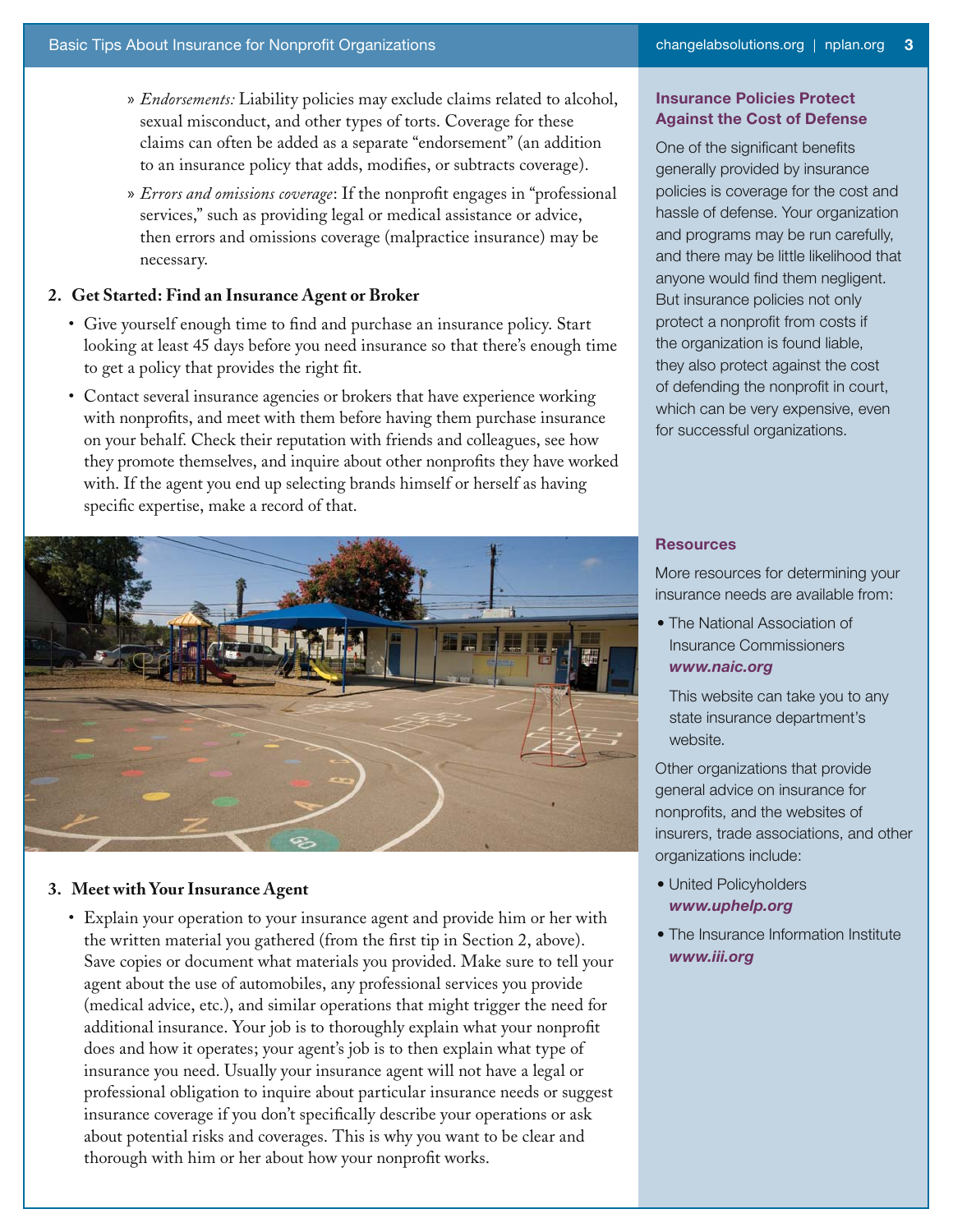- Also ask how *much* insurance is advisable (what your "limits" should be). Ask about an umbrella policy, which provides additional coverage, usually for a low additional premium. In considering the amount of insurance you'll need, make sure you clearly understand whether the costs of defending against a claim will be subject to policy limits – sometimes they are, and sometimes they aren't.
- If particular issues are important to you, then get your agent's response in writing, such as an email or a letter.

#### **4. Understand Your Policies**

- When you get your policies, read them thoroughly. (While it may be a tedious and baffling task, it really is a good idea to go through and read the policies *before* a claim ever occurs.) Courts will usually assume that you have read them as a matter of law, regardless of whether it is true. Particularly focus on whether you have obtained the insurance you need for any specific risks you have described to your agent or insurer (e.g., coverage for volunteers). Even if your main policy provides broad coverage for all your needs, be sure to understand what is contained in any endorsements (often called "riders") to the policy. An endorsement is an amendment to the policy, and if it excludes the key elements you wanted, the endorsement will take precedent over what is stated in your main policy.
- If you are unsure what is covered when you read the policies, ask your agent or insurer, and document your question and their responses.

#### **5. Maintain Your Policies Once They're in Place**

- • Save your written communications with the agent and insurer and any notes you made for at least two to six years after your nonprofit ends its activities (if it ever does). Claims may be made against an individual or organization years after the alleged injury occurred, and you may need to demonstrate your insurance expectations a long time after you first met with your insurance agent.
- • Keep your agent and insurer updated on any major changes in your nonprofit, such as major new activities, new roles, significant changes in employment levels, and so on. Do so beforehand to make sure you have coverage in place before you start these new activities. You may want to do an annual review to ensure that your coverage remains adequate.



#### **You Get What You Pay For**

All insurance policies are not created equal, and often a policy is a lot cheaper because it provides considerably less protection. Some policies will provide adequate coverage, and others won't. You need to discuss your needs with the insurance representative to be sure that you're getting a policy that provides sufficient protection for your organization and board.

#### **Ignorance Is Not Bliss**

It is not a good idea just to hope or assume that your insurance policy provides sufficient coverage for all your activities. You need to know your policy limits and how they may be affected by other claims. In addition, the type of coverage provided by insurance policies can vary significantly, and if you want to be certain that an activity is covered by the policy, you should ask and confirm.

For example, many policies exclude dog bites and injuries; others exclude temporary structures such as tents; and most exclude alcohol. If you engage in activities that involve dogs, alcohol, temporary structures, or similar risks, you may want to inquire about adding coverage for an excluded area, or you may want to adjust your practices if you don't have coverage. But even if you end up deciding to keep things the way they are, understanding what is covered is the starting place for making an informed decision.